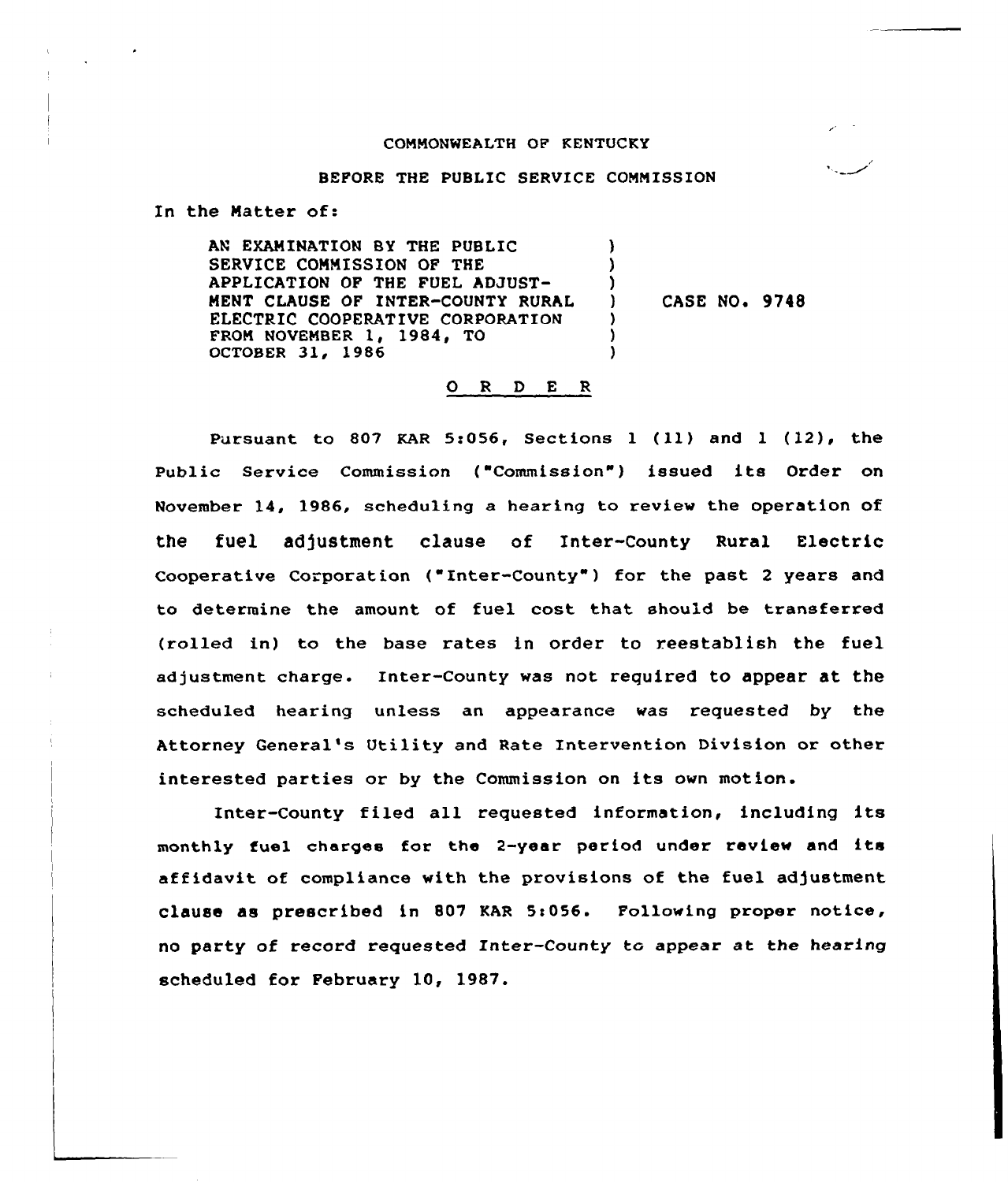The Commission approved a transfer (roll-in) of (1.46) mills per KWH to the base rates of Inter-County's wholesale supplier, East Kentucky Power Cooperative, Inc., ("East Kentucky" ) in Case No. 9731. Approval of East Kentucky's proposal requires that Inter-County also be authorized to roll-in those same fuel costs to its base rates.

The Commission, having considered the evidence of record and being advised, finds that:

l. Inter-County has complied in all material respects with the provisions of 807 KAR 5:056.

2. Inter-County's wholesale supplier has been authorized to transfer (roll-in) to its base rates fuel costs of (1.46) mills per KMH in Case No. 9731.

3. Inter-County should be authorized to decrease the rates charged its customers by 1.59 mills per KWH in order to transfer fuel costs rolled-in by East Kentucky from the fuel adjustment clause to the base rates pursuant to the Commission's Order in Case No. 9731 and applicable line loss, and this can best be accomplished by a uniform reduction in all energy rates.

4. The revised rates and charges in Appendix <sup>A</sup> are designed to reflect the transfer of fuel costs from the fuel adjustment clause rate to the base rates.

IT IS THEREFORE ORDERED that:

( 1) The charges and credits applied by Inter-County through the fuel adjustment clause for the period November 1, 1984, through October 31, 1986, be and they hereby are approved.

 $-2-$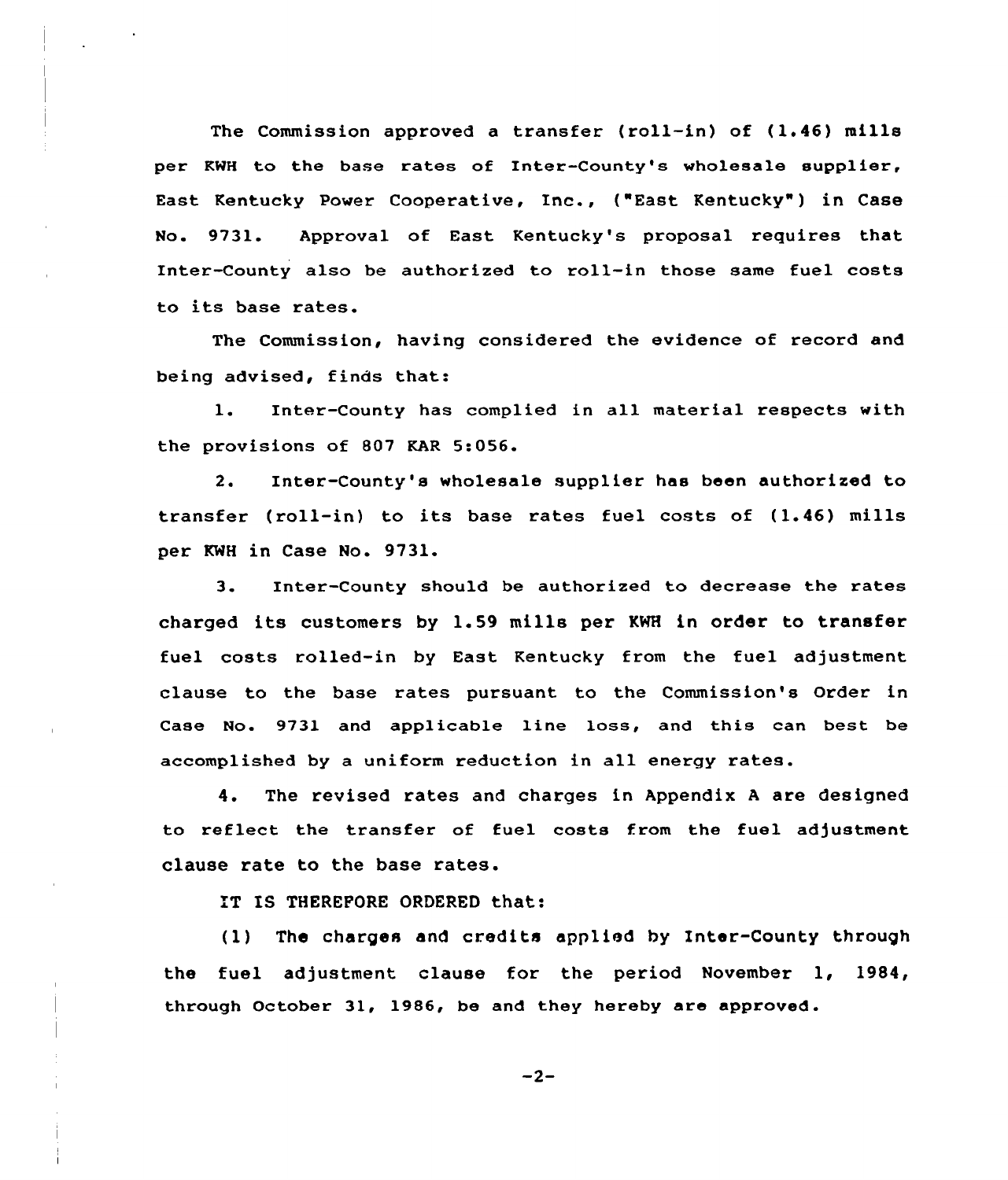(2) Inter-County be and it hereby is authorized to transfer to its base rates fuel costs transferred (rolled-in) by its wholesale supplier pursuant to Case No. 9731.

(3) The rates in Appendix <sup>A</sup> be and they hereby are approved for service rendered by Inter-County on and after May 1, 1987, which is also the effective date for East Kentucky's rates.

(4) Mithin 30 days from the date of this Order Inter-County shall file with the Commission its revised tariff sheets setting out the rates approved herein.

Done at Frankfort, Kentucky, this 28th day of April, 1987.

PUBLIC SERVICE CONNISS ION

 $Chainman$ Chairman

#### ATTEST!

Executive Director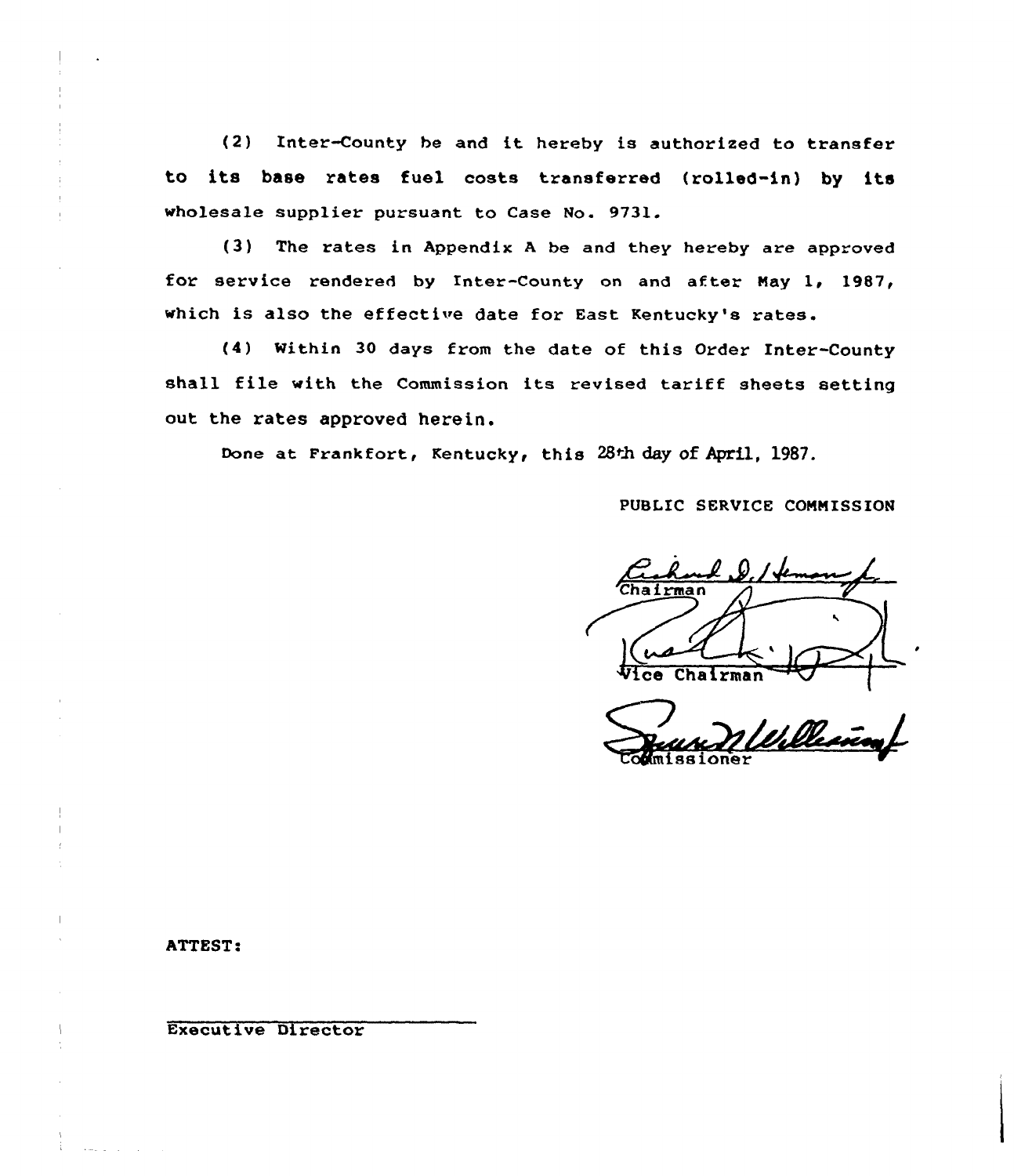#### APPENDIX h

# APPENDIX TO AN ORDER OF THE KENTUCKY PUBLIC SERVICE COMMISSION IN CASE NO. 9748 DATED 4/28/87

The following rates and charges are prescribed for the customers in the area served by Inter-County Rural Electric Cooperative Corporation. All other rates and charges not specifically mentioned herein shall remain the same as those in effect under authority of this Commission prior to the effective date of this Order.

> SCHEDULE 1 FARM AND HOME SERVICE\*

Rate

| --- - -                    |                   |         |                     |
|----------------------------|-------------------|---------|---------------------|
| <b>Customer Charge</b>     | S <sub>5.55</sub> |         | Per Meter Per Month |
| First 500 KWH Per Month    | .07486            | Per KWH |                     |
| All over 500 KWH Per Month | .05748            | Per KWH |                     |

The Customer Charge is without KNH usage. All KWH usage is billed at rates set forth above.

The minimum monthly charge under the above rate shall be \$5.55 net where 10 KVA or less of transformer capacity is required.

> SCHEDULE 2 SMALL COMMERCIAL AND SMALL POWER\*

#### Rate

Demand Charge in Excess of 10 KW Per Month \$4.02 Per KW

#### Energy Charge

Customer Charge **\$5.55** Per Meter Per Month<br>
First 1,000 KWH Per Month .08635 Per KWH<br>
All over 1,000 KWH Per Month .05945 Per KWH All over 1,000 KWH Per Month

The Customer Charge is without KNH usage. All KWH usage is billed at rates set forth above.

The minimum monthly charge under the above rate shall be \$5.55 net where 10 KVA or less of transformer capacity is required.